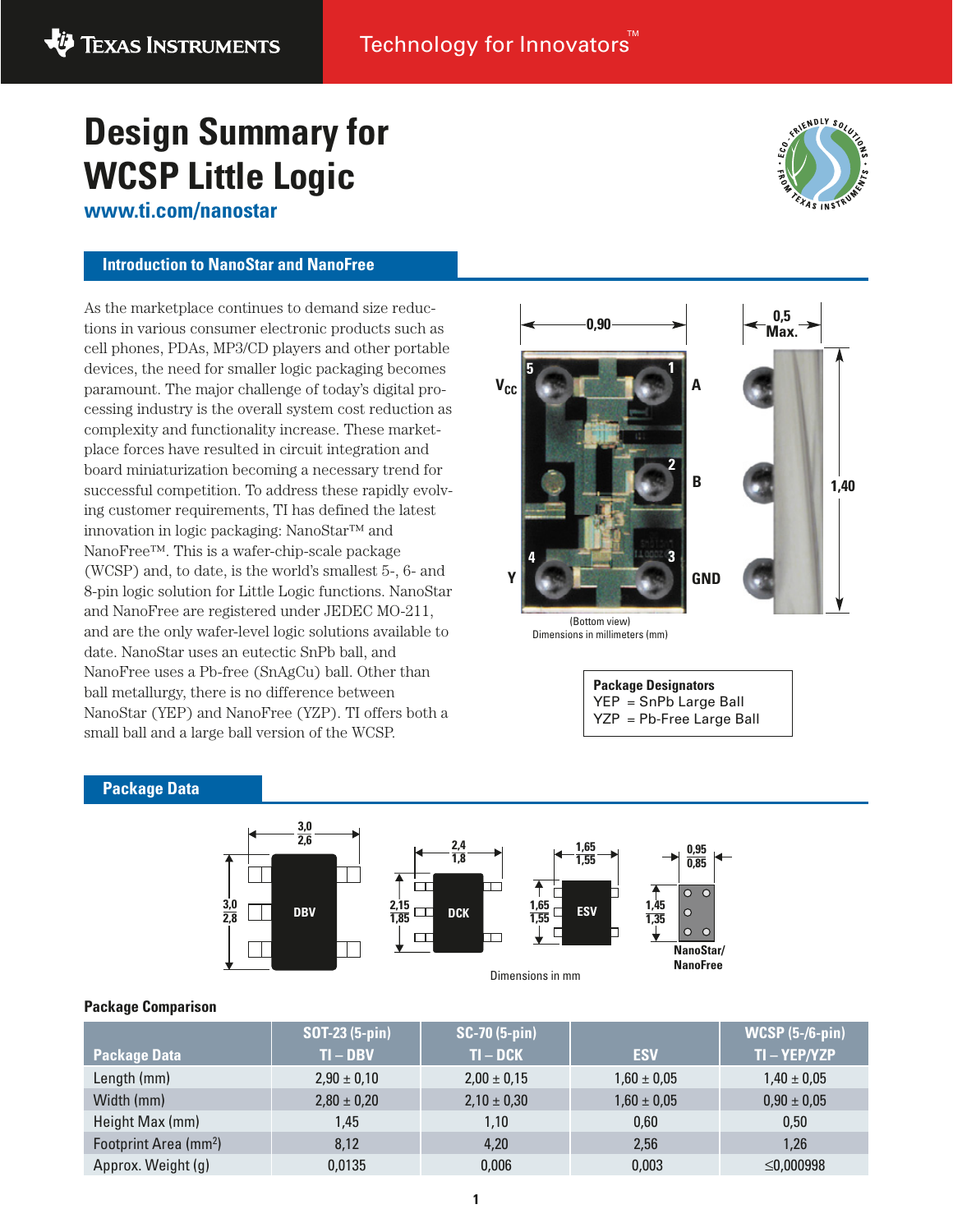## **Package Data (Continued)**

#### **Dual-/Triple-Gate Comparison**

|                                   | <b>SOT-23 (6-pin)</b> | $SC-70(6-pin)$  | SSOP (8-pin)    | VSOP (8-pin)    | $WCSP$ $(B-pin)$ |
|-----------------------------------|-----------------------|-----------------|-----------------|-----------------|------------------|
| <b>Package Data</b>               | $TI - DBV$            | $TI-DCK$        | $TI- DCT$       | $TI - DCU$      | TI-YEP/YZP       |
| Length (mm)                       | $2,90 \pm 0,10$       | $2,00 \pm 0,15$ | $2,95 \pm 0,20$ | $2,0 \pm 0,10$  | $1,90 \pm 0,05$  |
| Width (mm)                        | $2,80 \pm 0,20$       | $2,10 \pm 0,30$ | $4.0 \pm 0.25$  | $3,10 \pm 0,10$ | $0,90 \pm 0,05$  |
| Height (mm)                       | $1,20 \pm 0,25$       | $0,95 \pm 0,15$ | 1,30 max        | $0,90$ max      | $0,50$ max       |
| Footprint Area (mm <sup>2</sup> ) | 8,12                  | 4,20            | 11,80           | 6,20            | 1,71             |
| Weight (g)                        | 0.0135                | 0,006           | 0,0206          | 0,0095          | 0.0013           |

## **Package Attributes**

| <b>Attribute</b>                   | 5-Ball                                      | 6-Ball                                      | 8-Ball                                     |
|------------------------------------|---------------------------------------------|---------------------------------------------|--------------------------------------------|
| Ball Pitch (mm)                    | 0,5                                         | 0,5                                         | 0,5                                        |
| <b>Ball Diameter (mm)</b>          | Small Ball = $0.17$<br>Large Ball $= 0.23$  | Small Ball = $0.17$<br>Large Ball = $0.23$  | Small Ball = $0.17$<br>Large Ball $= 0.23$ |
| Package Length (mm)                | 1,4                                         | 1,4                                         | 1,9                                        |
| Package Width (mm)                 | 0,9                                         | 0,9                                         | 0,9                                        |
| Package Height (mm)                | 0.5 <sub>max</sub>                          | $0.5$ max                                   | 0.5 <sub>max</sub>                         |
| <b>Ball Matrix (rows, columns)</b> | 3 x 2, depopulate 1                         | $3 \times 2$                                | $4 \times 2$                               |
| Weight (mg)                        | Small Ball = $0.995$<br>Large Ball = $1,07$ | Small Ball = $0.998$<br>Large Ball = $1,13$ | Small Ball = $1,30$<br>Large Ball = $1,53$ |
| <b>Ball Metallurgy</b>             | SnPb or Pb-Free                             | SnPb or Pb-Free                             | SnPb or Pb-Free                            |
| Moisture Level                     | Level $1@260^{\circ}$ C                     | Level $1@260°C$                             | Level 1 $@$ 260 $°C$                       |

## **5-Ball Package**





Dimensions in millimeters (mm)







## **6-Ball Package**







**A**

 $\bigcirc$ 

**1 2**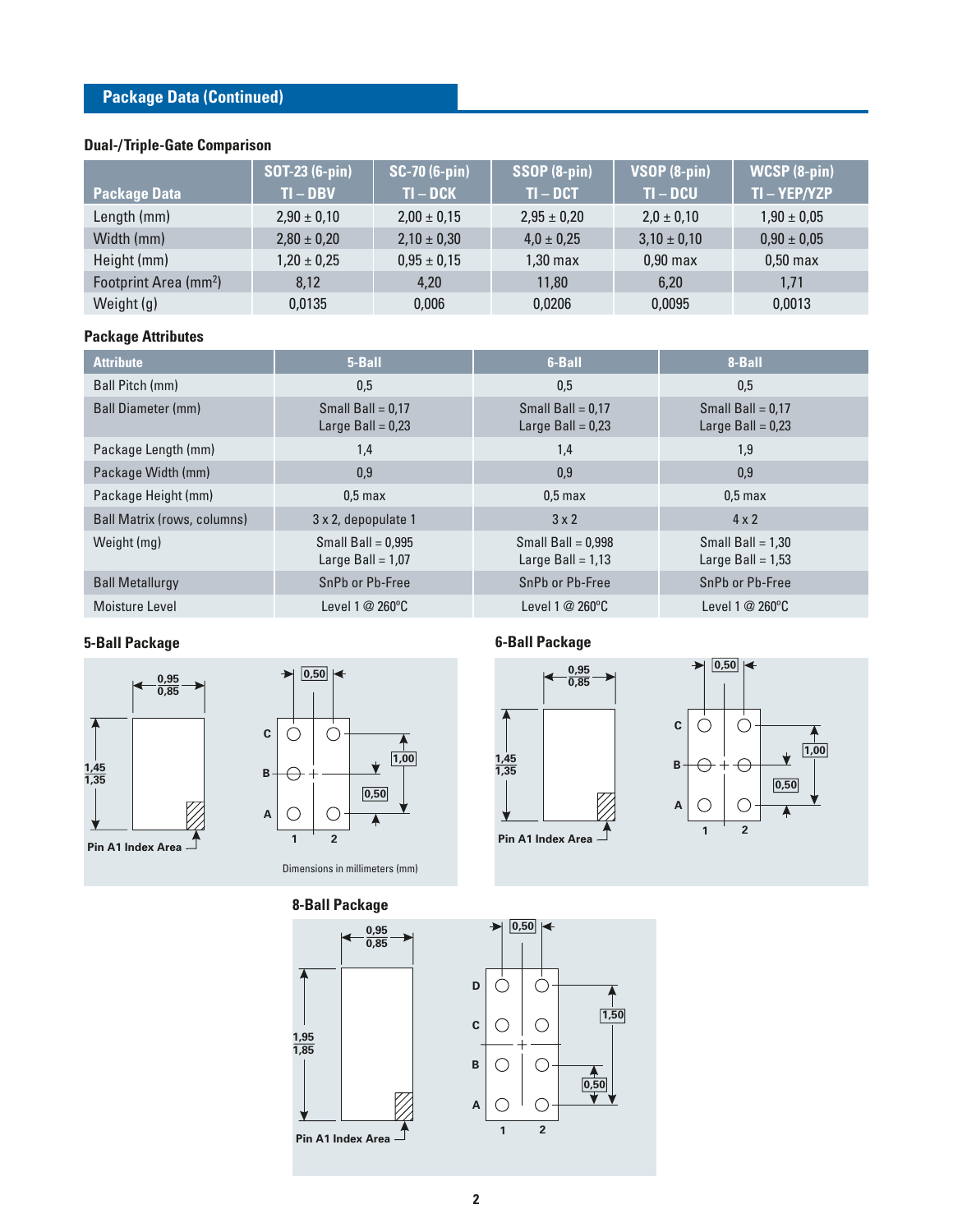#### **Solder Ball Composition**



#### **Package Area Configuration (0,5-mm Ball Pitch)**



#### **PCB Design**



| <b>Non-Solder Mask Defined</b><br>(NSMD) Preferred Method |                    | <b>Solder Mask Defined</b><br>(SMD) |                    |  |  |
|-----------------------------------------------------------|--------------------|-------------------------------------|--------------------|--|--|
|                                                           | <b>Solder Mask</b> |                                     | <b>Solder Mask</b> |  |  |
| <b>Copper Pad</b>                                         | <b>Opening</b>     | <b>Copper Pad</b>                   | <b>Opening</b>     |  |  |
| $^{\prime\prime}$ $\Delta$ $^{\prime\prime}$              | "R"                | "ር"                                 | "D"                |  |  |
| <b>Small Ball (YEA, YZA)</b>                              |                    |                                     |                    |  |  |
| $0,175$ mm                                                | $0,350$ mm         | $0,350$ mm                          | $0,175$ mm         |  |  |
| $+0.0/-0.025$ mm                                          | $±$ 0,025 mm       | $±$ 0,025 mm                        | $+0,0/-0,025$ mm   |  |  |
| Large Ball (YEP, YZP)                                     |                    |                                     |                    |  |  |
| $0.225$ mm                                                | $0,350$ mm         | $0,350$ mm                          | $0.225$ mm         |  |  |
| $±$ 0,025 mm                                              | $±$ 0,025 mm       | $±$ 0,025 mm                        | $±$ 0,025 mm       |  |  |

#### **5-/6-Ball PCB Pattern**



## **8-Ball PCB Pattern**



Note: Trace width shall be  $\leq \frac{2}{3}$  pad diameter. ⁄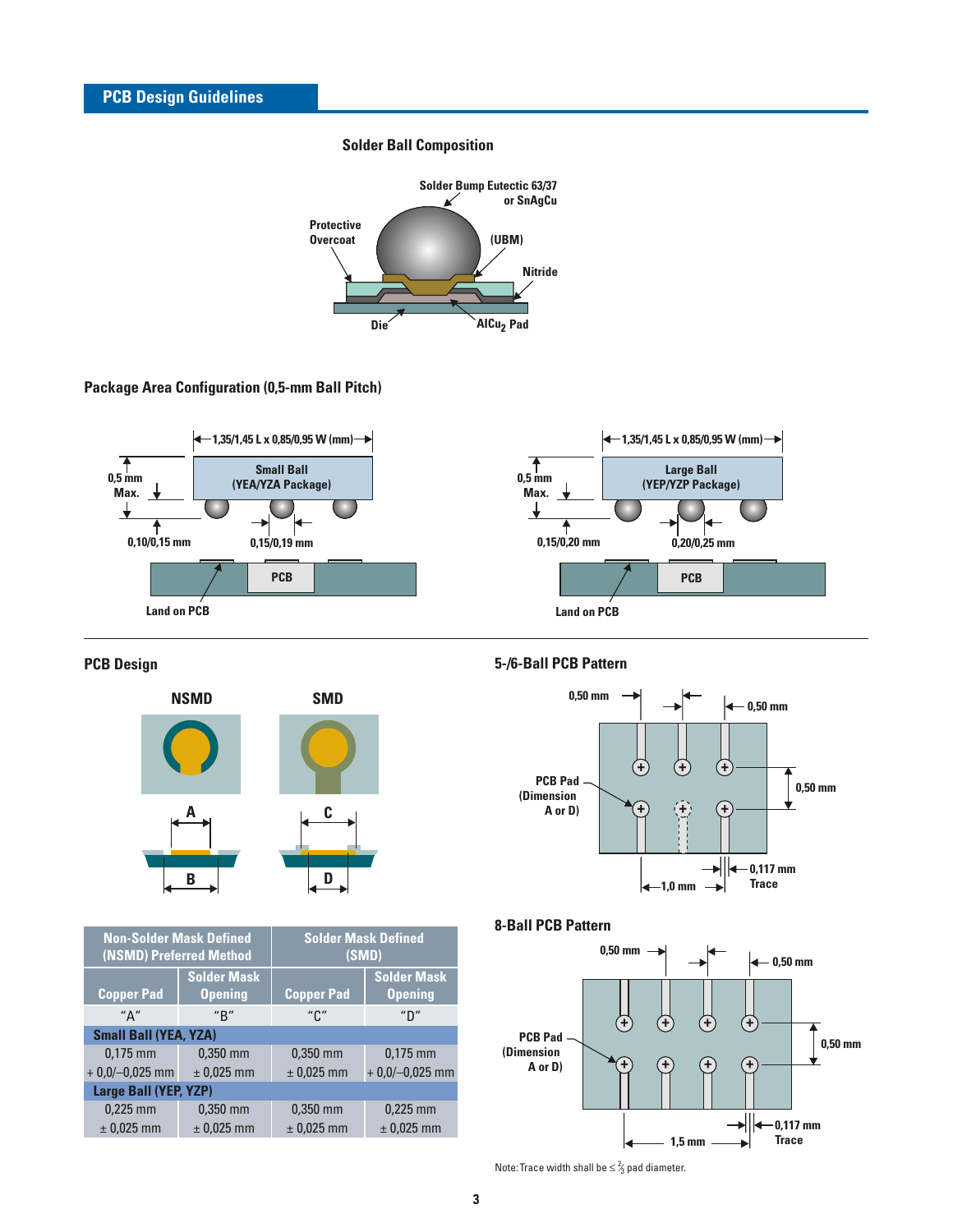## **IR Reflow Profile**

#### **Reflow Parameters**

|                       | <b>Pb Assy</b>       | <b>Pb Free</b>       |
|-----------------------|----------------------|----------------------|
| Ramp Rate:            | 3°C/sec. Max.        | 3°C/sec. Max.        |
| Preheat               | 135 to 165°C         | 150 to 180°C         |
|                       | 60 to 120 sec.       | 60 to 120 sec.       |
| Time Above            | $183^{\circ}$ C      | $220^{\circ}$ C      |
| Liquidus:             | 30 to 90 sec.        | 30 to 90 sec.        |
| Peak Temp.            | $235^{\circ}$ C +5°C | $255^{\circ}$ C +5°C |
| Time Within 5°C       | $20$ to $40$ sec.    | 20 to 40 sec.        |
| Peak Temp.            |                      |                      |
| <b>Ramp Down Rate</b> | 6°C/sec. Max.        | 6°C/sec. Max.        |

Note: These are ideal profiles, and actual conditions obtained in any specified reflow oven will vary. The profiles are based on convection or RF plus forced convection heating.

#### **SnPb Eutectic (AT-Alloy and S2062) Recommended Temperature Profile**



**Pb-Free Ball NanoFree Recommended Temperature Profile**



## **Stencil Vitals**

#### **Solder Paste**

TI recommends the use of type 3 or finer solder paste when mounting the WCSP package. The use of paste offers the following advantages:

- Paste aids wetting of the solder ball to the PCB land.
- The adhesive properties of the paste will hold the component in place during reflow.
- Paste contributes to the final volume of solder in the joint, and thus allows this volume to be varied to give an optimum joint.
- Paste selection is normally driven by overall system assembly requirements. In general, the "no clean" compositions are preferred due to the difficulty in cleaning under the mounted components.

#### **5-/6-Ball Solder Stencil (Small/Large Ball)**



**Stencil Thickness = 0,100 mm**

#### **8-Ball Solder Stencil (Small/Large Ball)**

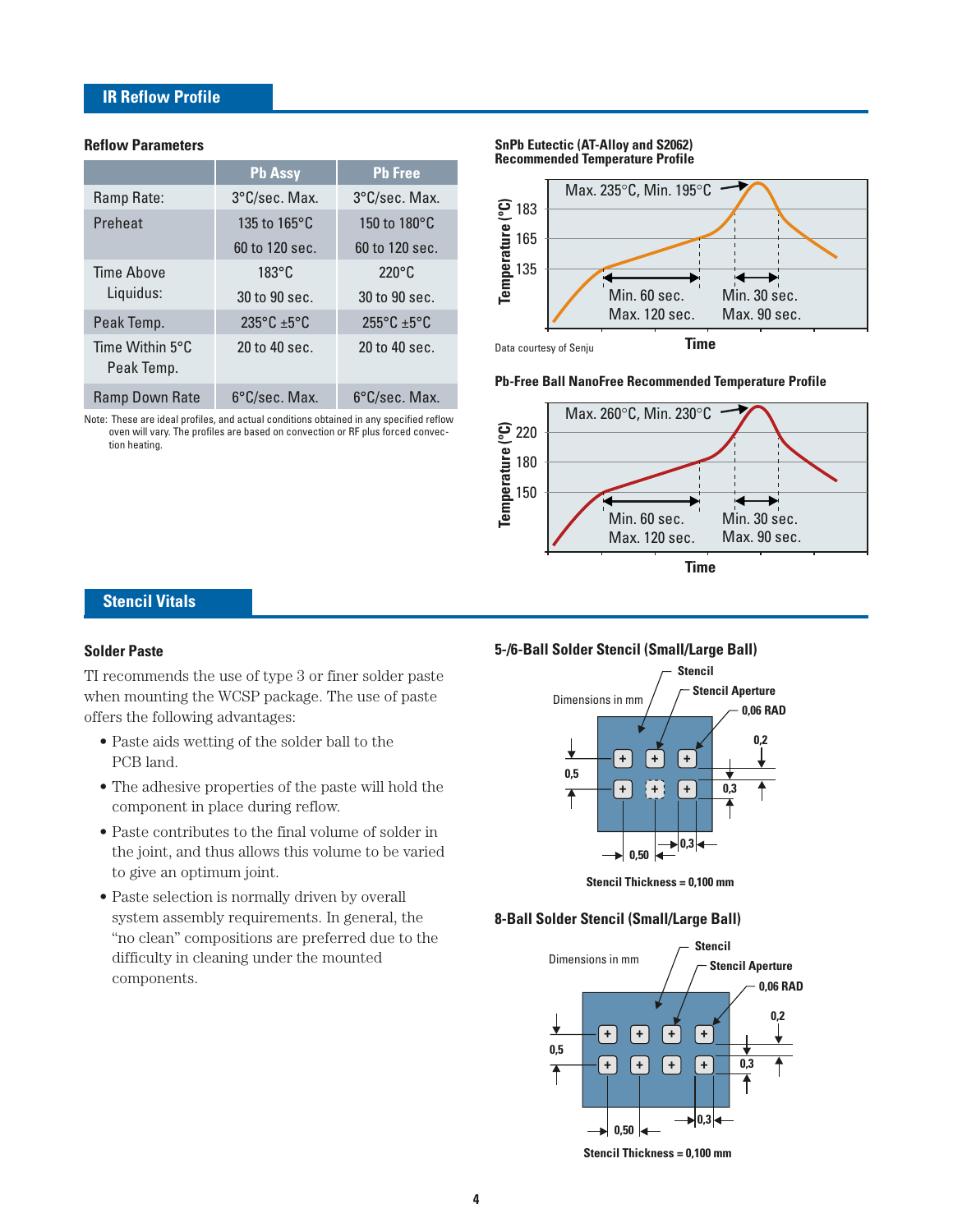#### **Thermal Characteristics**

|                   |                   | <b>Thermal</b>               | <b>Airflow (linear ft/minute)</b> |        |                          |                                 |
|-------------------|-------------------|------------------------------|-----------------------------------|--------|--------------------------|---------------------------------|
| <b>Package</b>    |                   | <b>Impedance</b>             | $\bf{0}$                          | 150    | 250                      | 500                             |
| <b>Small Ball</b> |                   |                              |                                   |        |                          |                                 |
| 5-Ball            | 1S <sub>0</sub> P | $R_{\theta JA}$ (°C/W)       | 251.66                            | 233.62 | 224.28                   | 211.12                          |
|                   |                   | $R_{\theta\text{JC}}$ (°C/W) | 21.4                              |        |                          |                                 |
|                   | 1S <sub>2</sub> P | $R_{\theta JA}$ (°C/W)       | 154.32                            | 152.05 | 150.73                   | 148.72                          |
|                   |                   | $R_{\theta\text{JC}}$ (°C/W) | 18.75                             |        |                          |                                 |
| 6-Ball            | 1S <sub>0</sub> P | $R_{\theta JA}$ (°C/W)       | 236.83                            | 219.01 | 210.02                   | 197.39                          |
|                   |                   | $R_{\theta\text{JC}}$ (°C/W) | 21.03                             |        |                          |                                 |
|                   | 1S <sub>2</sub> P | $R_{\theta JA}$ (°C/W)       | 143.47                            | 141.14 | 139.87                   | 137.93                          |
|                   |                   | $R_{\theta\text{JC}}$ (°C/W) | 18.48                             |        | $\hspace{0.05cm}$        | $\hspace{0.1mm}-\hspace{0.1mm}$ |
| 8-Ball            | 1S <sub>0</sub> P | $R_{\theta JA}$ (°C/W)       | 236.59                            | 218.76 | 209.46                   | 196.32                          |
|                   |                   | $R_{\theta\text{JC}}$ (°C/W) | 16.45                             |        |                          |                                 |
|                   | 1S <sub>2</sub> P | $R_{\theta$ JA (°C/W)        | 139.87                            | 137.69 | 136.34                   | 134.34                          |
|                   |                   | $R_{\theta JC}$ (°C/W)       | 14.80                             |        |                          |                                 |
| <b>Large Ball</b> |                   |                              |                                   |        |                          |                                 |
| 5-Ball            | 1S <sub>2</sub> P | $R_{\theta JA}$ (°C/W)       | 131.56                            | 129.26 | 128                      | 126.08                          |
|                   |                   | $R_{\theta\text{JC}}$ (°C/W) | 18.0                              |        |                          |                                 |
| 6-Ball            | 1S <sub>2</sub> P | $R_{\theta JA}$ (°C/W)       | 123.36                            | 121.03 | 119.8                    | 119.3                           |
|                   |                   | $R_{\theta\text{JC}}$ (°C/W) | 17.6                              |        | $\overline{\phantom{m}}$ | $\hspace{0.1mm}-\hspace{0.1mm}$ |
| 8-Ball            | 1S2P              | $R_{\theta JA}$ (°C/W)       | 101.92                            | 99.69  | 98.5                     | 96.75                           |
|                   |                   | $R_{\theta JC}$ (°C/W)       | 13.79                             |        |                          |                                 |

#### **Thermal Impedance Values at Various Airflow Rates** (Model data per JESD 51-7 and JESD 51-3)

## **Board-Level Reliability Data**

| <b>Board-Level Reliability</b><br>$N_1$ (cycles to first failure) |              |  |  |
|-------------------------------------------------------------------|--------------|--|--|
| NanoStar/NanoFree (YEA/YZA)                                       | >1000 cycles |  |  |

No underfill or adhesive was used, nor is required for individual pins. these packages.

Test Parameters:

2 cycles/hr:  $-40$  to  $+125$ °C 0.8-mm thick FR4 epoxy board per IPC-9701, TC3, NTC-C

## **Board Mounting Pick-up Tools**

Due to the package size and configuration, a rectangular or circular shaped pick-up tool is recommended. It also is recommended that the tool have an outside diameter smaller than the package body, with a compliant tip. Recommended placement force is 200 gF.

## **WCSP Testability**

#### **Solder Balls Provide Easy Access**

Due to the ideal placement of the solder balls along the outside of the package along with sufficient ball height, probe tips can easily create a dedicated contact to the

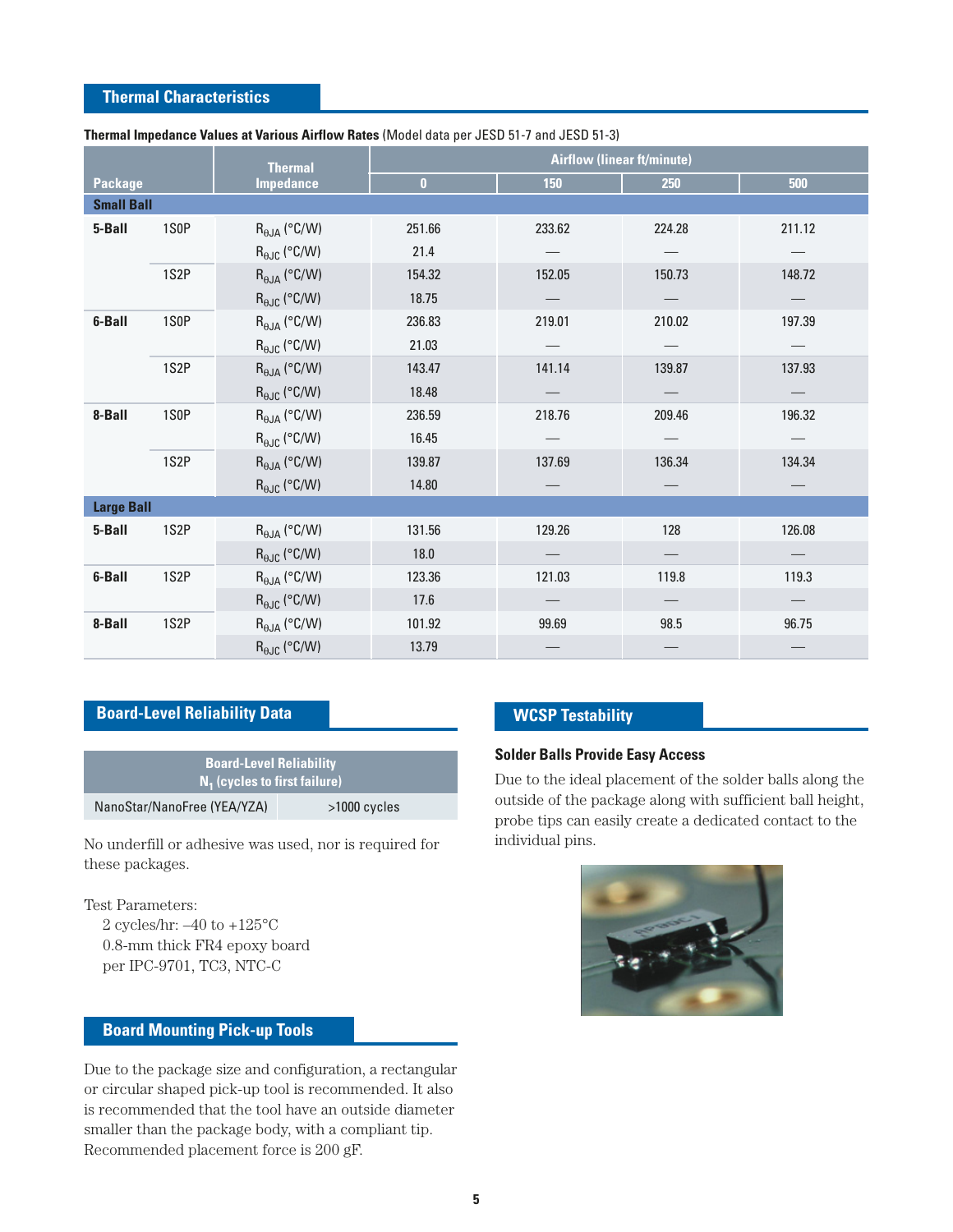#### **WCSP Package (YEA/YZA)**

|      |             |                           | C(pF)                                        |       |       |
|------|-------------|---------------------------|----------------------------------------------|-------|-------|
|      | $R(\Omega)$ | $\mathsf{L}(\mathsf{nH})$ | $\vert$ 5-Ball $\vert$ 6-Ball $\vert$ 8-Ball |       |       |
| Mean | 0.001       | 0.021                     | 0.046                                        | 0.046 | 0.043 |

Note: Electrical package parasitic was achieved through electrical modeling and is based on a 3D model. Actual electrical data may differ slightly from simulated results.

#### **Little Logic Product Portfolio Electrical Performance**

|               | <b>Operating</b>      | <b>Optimized</b> | <b>Propagation</b> | <b>Output</b> | <b>Input</b>     |                   |
|---------------|-----------------------|------------------|--------------------|---------------|------------------|-------------------|
|               | <b>Voltage Range</b>  | <b>Voltage</b>   | Delay (typ)        | <b>Drive</b>  | <b>Tolerance</b> | $I_{\rm OFF}$     |
| <b>Family</b> | (V)                   | (V)              | (ns)               | (mA)          | (V)              | <b>Protection</b> |
| <b>AUP</b>    | 0.8 to 3.6            | 3.3              | 3.5                | 4             | 3.6              | Yes               |
| <b>AUC</b>    | 0.8 to 2.7            | 1.8              | 2.0                | 8             | 3.6              | Yes               |
| <b>LVC</b>    | 1.65 to 5.5           | 3.3              | 3.5                | 24            | 5.5              | Yes               |
| <b>AHC</b>    | $2.0 \text{ to } 5.5$ | 5                | 5.0                | 8             | 5.5              | <b>No</b>         |
| AHCT          | 4.5 to 5.5            | 5                | 5.0                | 8             | 5.5              | No                |
| <b>CBT</b>    | 4.5 to 5.5            | 5                | $0.25*$            | $-$ **        | 5.5              | Yes               |
| <b>CBTD</b>   | 4.5 to 5.5            | 5                | $0.25*$            | $-$ **        | 5.5              | Yes               |
| <b>CBTLV</b>  | 2.3 to 3.6            | 3.3              | $0.25*$            | $-$ **        | 3.6              | Yes               |

\*The propagation delay is the calculated RC time constant of the typical on-state resistance of the switch and the specified load capacitance when driven by an ideal voltage source (zero output impedance). The value listed is a maximum.

\*\*The FET switch has no output drive. The drive current at the output terminal is determined by the drive current of the device connected at the input terminal of the FET switch.

#### **Packaging Tape and Reel**

#### **Reel Tape Configuration (Small/Large Ball) 0,25** ± **0,05 P**<sub>2</sub>  $\oslash$  **E**<sub>1</sub>  $\oslash$  **E**<sub>1</sub>  $\oslash$  **E**<sub>1</sub>  $\frac{1}{1.75} \pm 0.1$ **Y + + + + + + + Pin 1\* F W ++++++ CL** ⇟  $\uparrow$ <sub>B<sub>0</sub></sub> **8º** \*Pin 1 location is in the upper left-hand  $P_1$   $\qquad$   $\qquad$   $A_0$ **K <sup>0</sup> Y** corner of the cavity. Units shipped with **Section Y – Y** Dimensions in mm balls down.

| <b>Dimensions</b>                                   | 5- and 6-Ball   | 8-Ball          |
|-----------------------------------------------------|-----------------|-----------------|
| Pocket Width, $A_0$ (mm)                            | $1,10 \pm 0.05$ | $1,10 \pm 0,05$ |
| Pocket Length, $B_0$ (mm)                           | $1,60 \pm 0,05$ | $2,10 \pm 0,05$ |
| Pocket Depth, $K_0$ (mm)                            | $0.56 \pm 0.05$ | $0.56 \pm 0.05$ |
| Pocket Pitch, P <sub>1</sub> (mm)                   | $4.0 \pm 0.1$   | $4.0 \pm 0.1$   |
| Sprocket Hole-to-Pocket Centerline, F (mm)          | $3,50 \pm 0.05$ | $3,50 \pm 0,05$ |
| Sprocket Hole-to-Pocket Offset, P <sub>2</sub> (mm) | $2,0 \pm 0,05$  | $2,0 \pm 0,05$  |
| Sprocket Hole Pitch, P <sub>0</sub> (mm)            | $4.00 \pm 0.1$  | $4,00 \pm 0,1$  |
| Tape Width, W (mm)                                  | $8.00 \pm 0.3$  | $8,00 \pm 0,3$  |
| Reel Diameter (mm) Max.                             | 178             | 178             |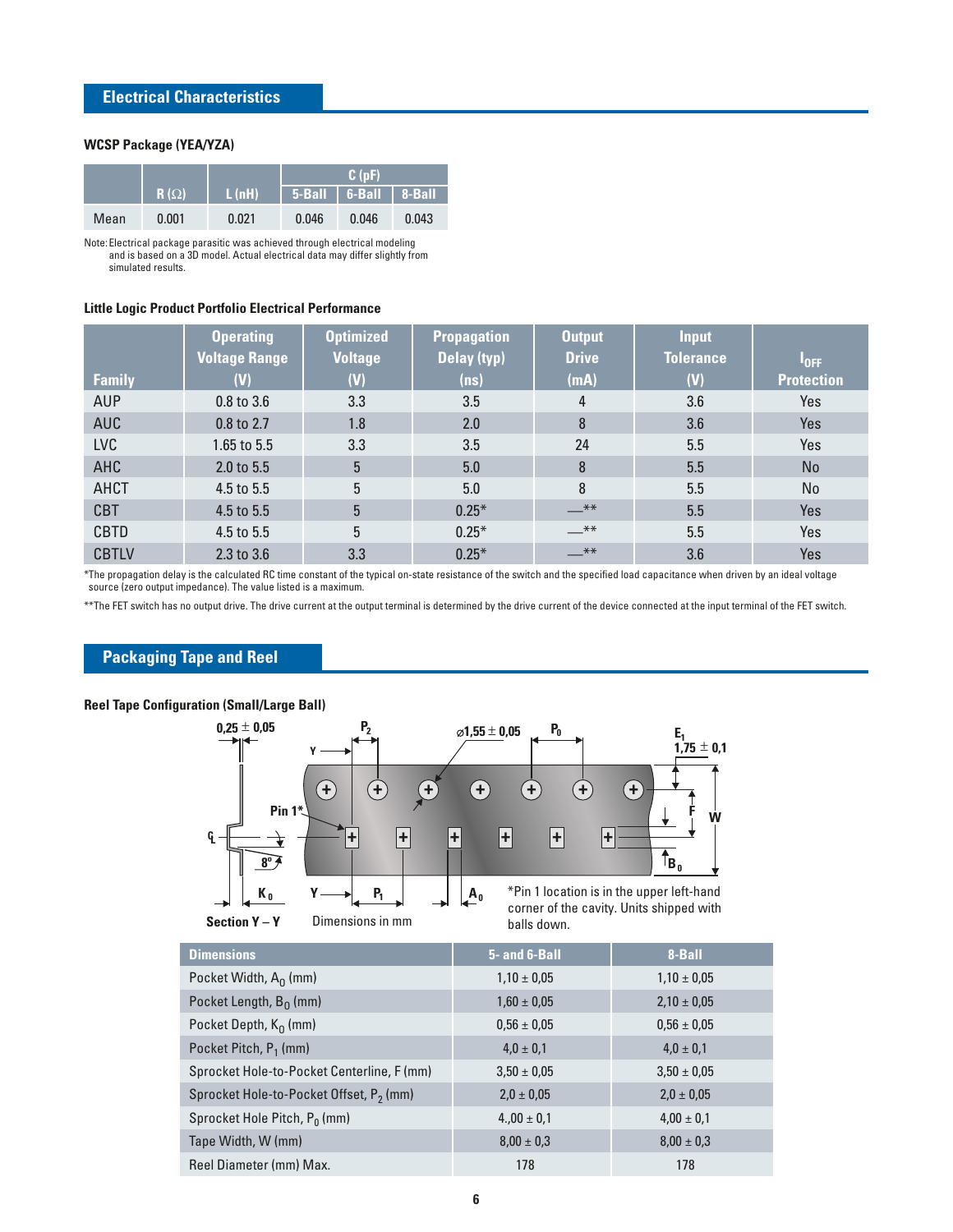#### **Rework Procedure**

There are several rework equipment vendors in the market offering well designed equipment and established processes. Air-Vac Engineering (www.air-vac-eng.com) has established NanoStar reflow profiles for both convection and contact heat (conduction) rework processes. A typical process for the convection using DRS-24NC equipment for a 0.056-inch thick FR4 board can be:

#### Eutectic Balls

- 1) Apply flux to component using Auto Flux feature of DRS24
- 2) Align device over pads
- 3) Place device on board
- 4) Raise nozzle .050"
- 5) Preheat board to 90ºC, nozzle warming up 20% air flow,  $100^{\circ}$ C
- 6) Soak Stage—20% air flow, 200ºC, 90 seconds
- 7) Ramp Stage—20% air flow, 300ºC, 30 seconds
- 8) Reflow Stage—25% air flow, 325ºC, 55 seconds
- 9) Cooldown Stage—40% air flow, 25ºC, 30 seconds

#### Pb-Free Balls

Apply flux to component using Auto Flux feature of DRS24

- 1) Align device over pads
- 2) Place device on board
- 3) Raise nozzle .050"
- 4) Preheat board to 90ºC, nozzle warming up 20% air flow,  $125^{\circ}$ C
- 5) Soak Stage—20% air flow, 225ºC, 90 seconds
- 6) Ramp Stage—20% air flow, 335ºC, 30 seconds
- 7) Reflow Stage—25% air flow, 370ºC, 65 seconds
- 8) Cooldown Stage—40% air flow, 25ºC, 50 seconds

The recommended tooling for both the convection and conduction processes is:

| Process        | <b>Nozzle Description</b>                | <b>Nozzle Part Number</b> | Trav       |
|----------------|------------------------------------------|---------------------------|------------|
| <b>Hot Gas</b> | NanoStar .0365" x .0560" x .0155" 5-ball | N09DVG-7                  | A04DVG06   |
| Contact        | NanoStar .0365" x .0560" x .0155" 5-ball | CE037-056TL               | A0201X8-0X |

## **Geometric Dimensional Tolerances**

## **Coplanarity**

This package meets a coplanarity of 0,05 mm as shown. Coplanarity is defined as a unilateral tolerance zone measured upward from the seating plane. (Reference ASME Y14.5M - 1994)